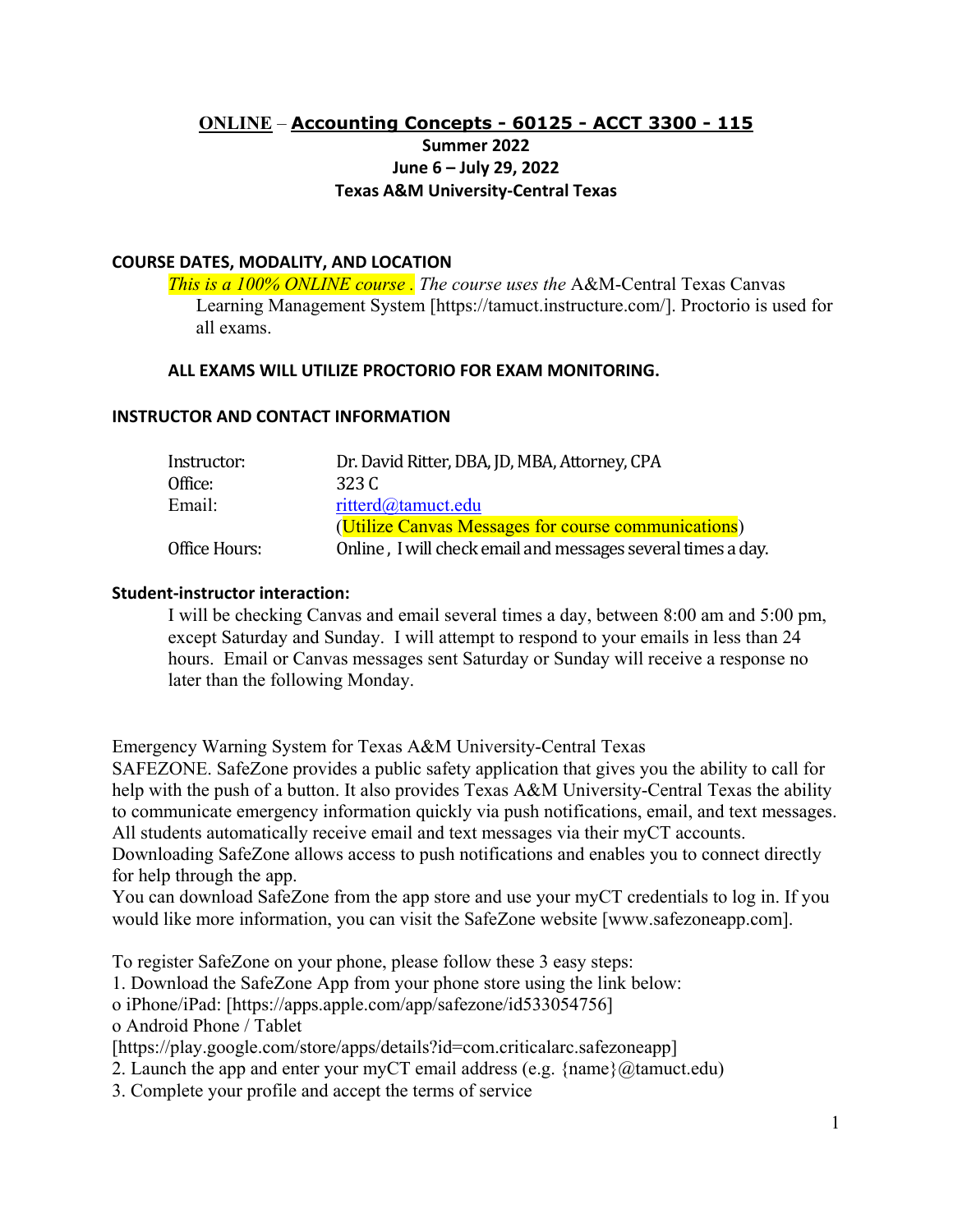# **COURSE INFORMATION Course Overview and description:**

# **ACCT 3300 Accounting Concepts. 3 Credit Hours.**

Learn basic accounting principles, concepts, and methods to include a review of general purpose financial statements and the accounting process. Financial accounting procedures are presented to support the overall managerial function. Used to provide for students without a previous accounting background. (Meets requirements for Accounting I.).

# **This class will use McGraw-Hill Connect ancillaries.**

This is an intensive 8 week online course. You must budget your time wisely and accomplish work in advance so that your submissions will be on time.

All assignments, Discussion Topics, Homework, Quizzes, Exams, and other assignments will be accessed and submitted in the class WEEK Module in Canvas.

**Online assignments are assigned each week, including WEEK 1**

**Course Objective: Student Learning Outcomes:**

**Learning Objectives are listed on the first page of each chapter**

**Required Reading and Textbook(s):**

# Survey of Accounting

**6th Edition** By Thomas Edmonds and Christopher Edmonds and Philip Olds ISBN10: 1260247775 ISBN13: 9781260247770 -The loose-leaf version of the textbook is available at a reduced price from the publisher. You can rent an eBook from the publisher.

# **COURSE REQUIREMENTS**

Course Requirements: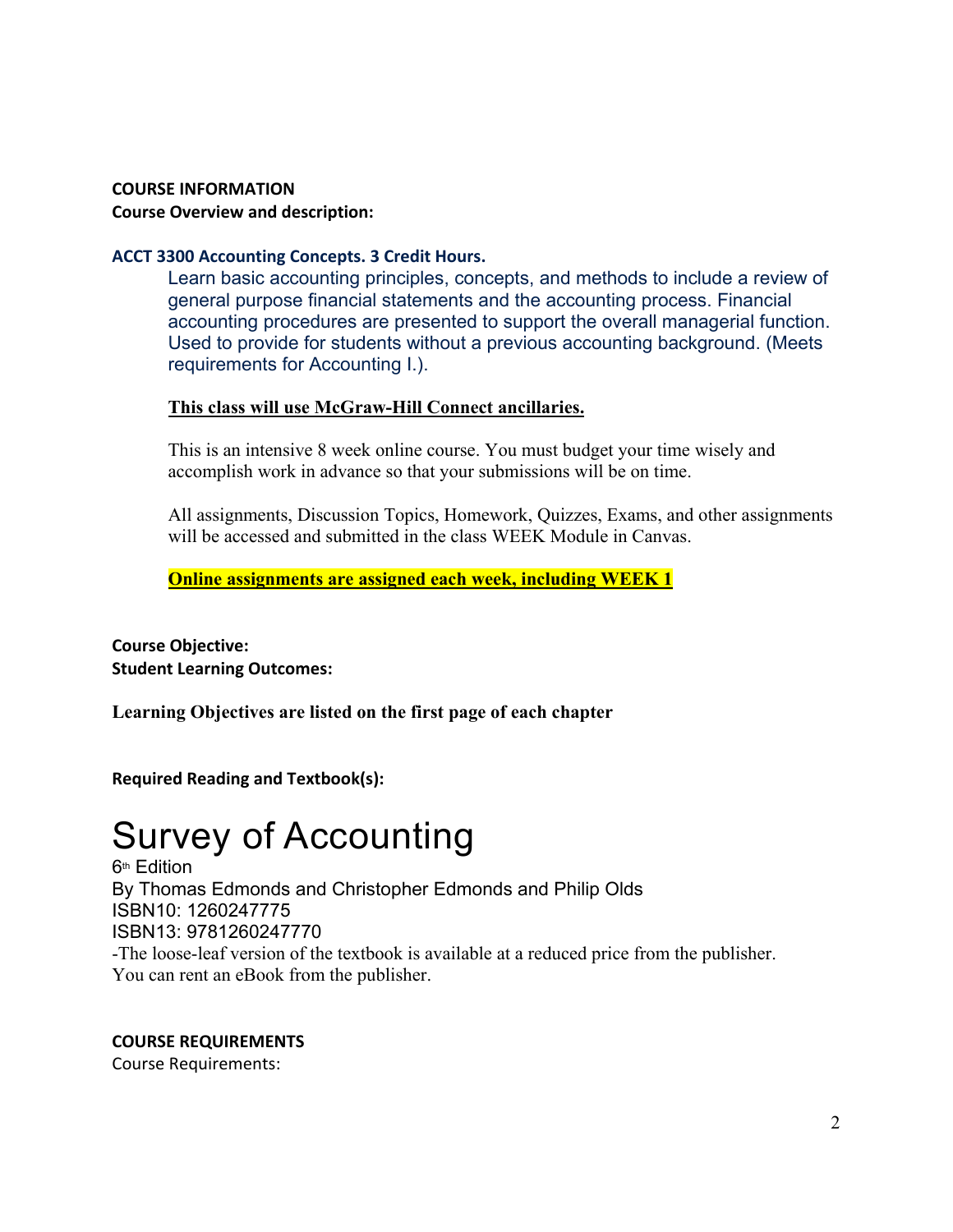Participation is essential to enhancing each student's awareness about the subject area and developing their knowledge base. You must participate in each discussion, turn in all assignments on time and complete all exams on time.

There will be smart book assignments and assessments for you to complete for each chapter.

There are short videos in each chapter explaining the concepts aligned with the Learning Objectives. Ensure you take advantage of all ancillaries to help you learn and retain the information presented in each chapter.

Accounting is cumulative so you must learn the information presented in each chapter as the information will be needed throughout the course. If you attaint a firm base of the initial chapters and concepts the course will become easier since the few new concepts introduced in each new chapter depend on your remembering what previous chapters presented.

**Assignments and Assessments** will cover each chapter starting with Chapter 1 in WEEK 1 and **Exams will cover several chapters**.

**Exams will be ONLINE, on the Thursday scheduled from 9:00 am until 11:30 pm at which time the exam will close. Ensure that you begin the exam early enough to complete the exam before 11:59 pm. Late Exams will be charged a 50% penalty for each day.**

The exams are open book but will require you to understand the information in the chapters before attempting the exam. The time allowed assumes that you have read the chapters, accomplished all of the assignments and have studied for the exam sufficiently to be well prepared. If you understand the chapter contents you should be able to finish the exam 5-10 minutes before the exam expiration time which will allow you time to look up a question or 2. Do not plan to look up every question as you do not have enough time to look them up and then answer the questions.

Homework is assigned for each chapter. There is no time limit on assignments, and you may submit as many times as you like before Sunday at 11:59 pm in the Week assigned. Plan to spend 5 or more hours on assignments. Assessments have unlimited time, but you can only take them 1 time.

# **If you do not understand why your answer to an assignment or exam question is marked wrong:**

Please send me your answer and the reason you chose the answer that you chose. Provide the exam number and the question number. Cite the example or page number that you used in the book to support you answer.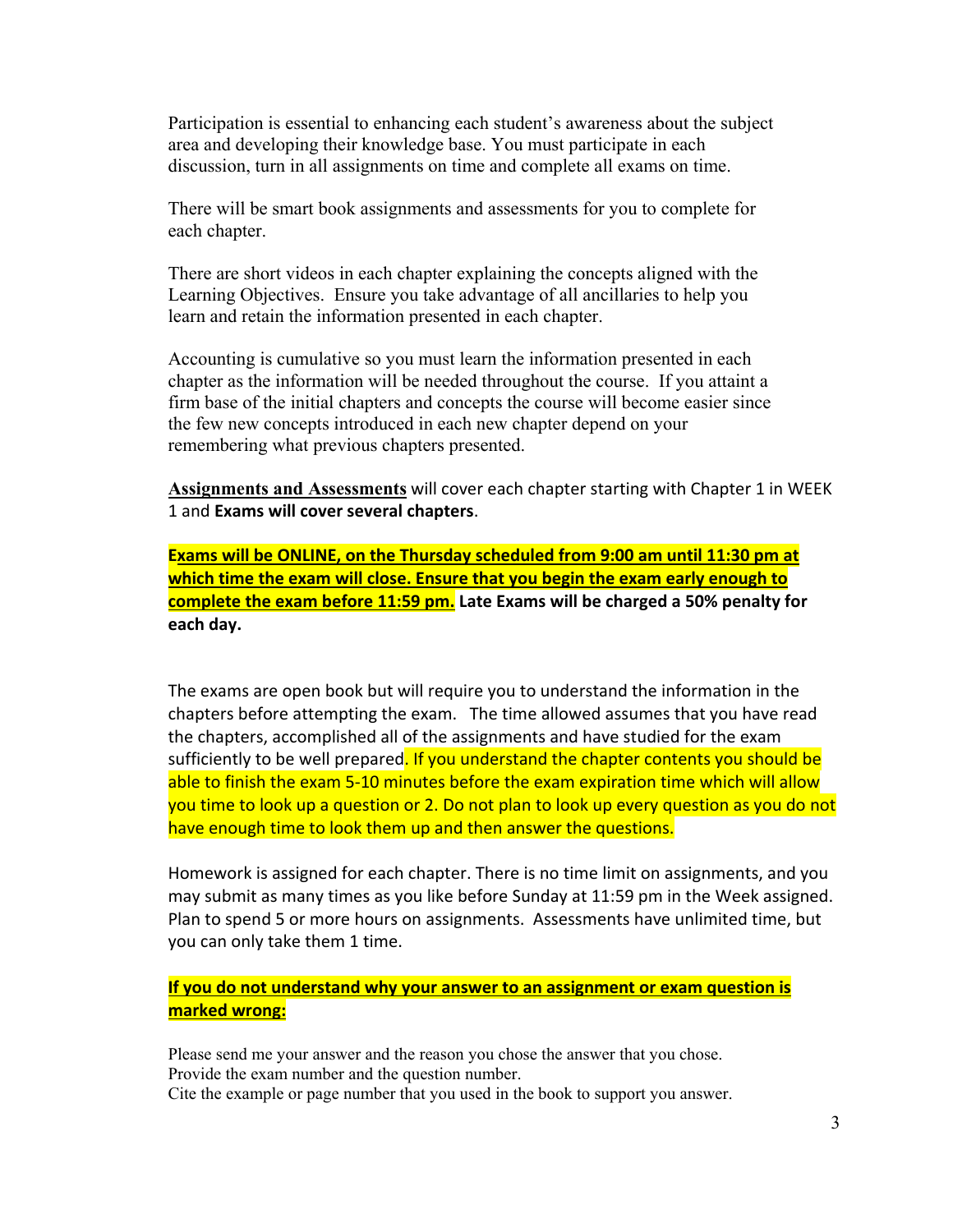This will allow me to evaluate your answer and your reasoning and either count your answer as correct or help you in your understanding of the chapter to assist you in finding the correct answer.

# **You have 3 days after the exam is given to challenge answers for credit. After 3 days your challenge will be answered, but no credit will be given.**

# **You are on your honor to not receive help from or assist others during the exam period. Do not discuss the exam questions or answers and do not attempt to clarify the exam for others as this is also cheating.**

Accounting should be an enjoyable subject. You must take the time to learn and thoroughly understand each chapter as you will continually encounter information from each chapter in the ensuing chapters. If you learn each chapter, the ensuing chapters will cover several new ideas and reinforce what you have learned in the previous chapters. For this reason, each exam is comprehensive.

I believe the more you study and understand accounting the more you will enjoy the subject. Accounting is a subject you will encounter the rest of your working life even if you do not become an accounting practitioner.

|                                                      | <b>POINTS</b> | <b>GRADE</b>    |
|------------------------------------------------------|---------------|-----------------|
| <b>SmartBook Assignment (10)</b><br>each)            | 80            | $A=900-1010$    |
| Homework Assignment (10 each)                        | 80            | $B = 800 - 899$ |
| <b>Chapter Assessment (10 each)</b>                  | 80            | $C = 700 - 799$ |
| Exams (75 each for 450 points)<br><b>Final (250)</b> | 700           | $D = 600 - 699$ |
| <b>Connect Familiarization</b>                       | 80            | F=Below 600     |
| <b>TOTAL</b>                                         | 1,020         |                 |

## **Grading Criteria Rubric and Conversion**

# **Posting of Grades**

*Grades for will be posted to the Canvas Grade Book within 1 week.*

## **COURSE OUTLINE AND CALENDAR**

#### **Suggested work schedule to complete course. \* SCHEDULE IS SUBJECT TO CHANGE AT THE DISCRETION OF INSTRUCTOR**

| <b>WEEK</b> | <b>DATE</b> | <b>TOPIC</b> | <b>ASSIGNMENTS</b> |
|-------------|-------------|--------------|--------------------|
| . .         | $6 - 6$     |              | <b>Chapter1</b>    |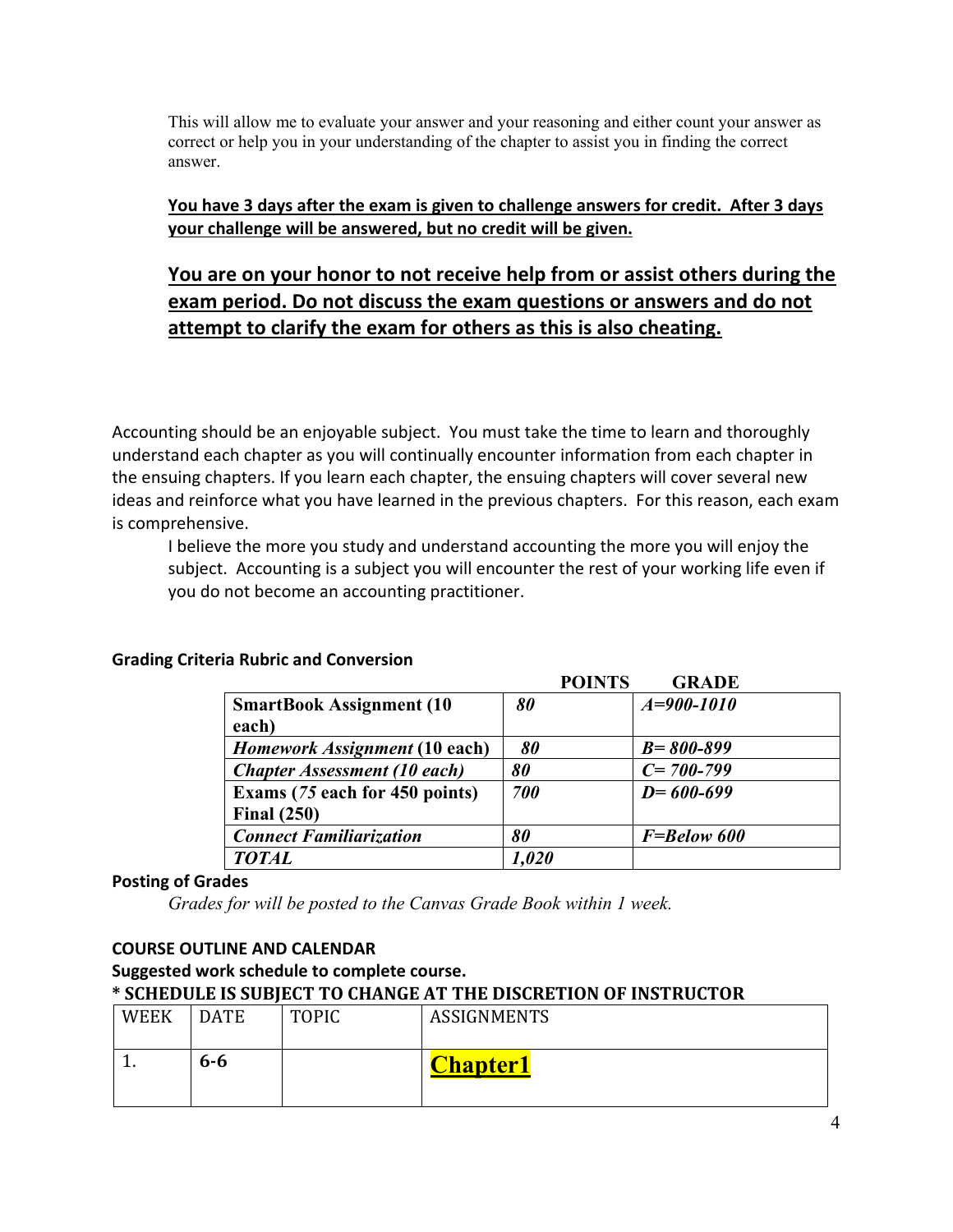| 2. | $6 - 13$ | <b>Chapter 2</b> Exam1(Chapters 1)     |
|----|----------|----------------------------------------|
| 3. | $6 - 20$ | <b>Chapter 3</b> Exam 2 (Chapter 2)    |
| 4. | $6 - 27$ | <b>Chapter 4 Exam 3 (Chapter 3)</b>    |
| 5. | $7 - 4$  | <b>Chapter 5</b> Exam 4 (Chapter 4)    |
| 6. | $7 - 11$ | <b>Chapter 6</b> Exam 5 (Chapter 5)    |
| 7. | $7 - 18$ | <b>Chapter</b> 7 Exam 6(Chapter 6)     |
| 8. | $7 - 25$ | <b>Chapter 8 Final Exam is</b>         |
|    |          | <b>Comprehensive, Thursday July 28</b> |

# **Important University Dates**

*[https://www.tamuct.edu/registrar/academic-calendar.html]*

Technology Requirements

This course will use the A&M-Central Texas Instructure Canvas learning management system.

We strongly recommend the latest versions of Chrome or Firefox browsers. Canvas no longer

supports any version of Internet Explorer.

Logon to A&M-Central Texas Canvas [https://tamuct.instructure.com/] or access Canvas

through the TAMUCT Online link in myCT [https://tamuct.onecampus.com/]. You will log in

through our Microsoft portal.

Username: Your MyCT email address. Password: Your MyCT password Canvas Support

Use the Canvas Help link, located at the bottom of the left-hand menu, for issues with

Canvas. You can select "Chat with Canvas Support," submit a support request through "Report a Problem," or call the Canvas support line: 1-844- 757-0953.

For issues related to course content and requirements, contact your instructor.

# Online Proctored Testing

A&M-Central Texas uses Proctorio for online identity verification and proctored testing. This service is provided at no direct cost to students. If the course requires identity verification or proctored testing, the technology requirements are: Any computer meeting the minimum computing requirements, plus web camera, speaker, and microphone (or headset). Proctorio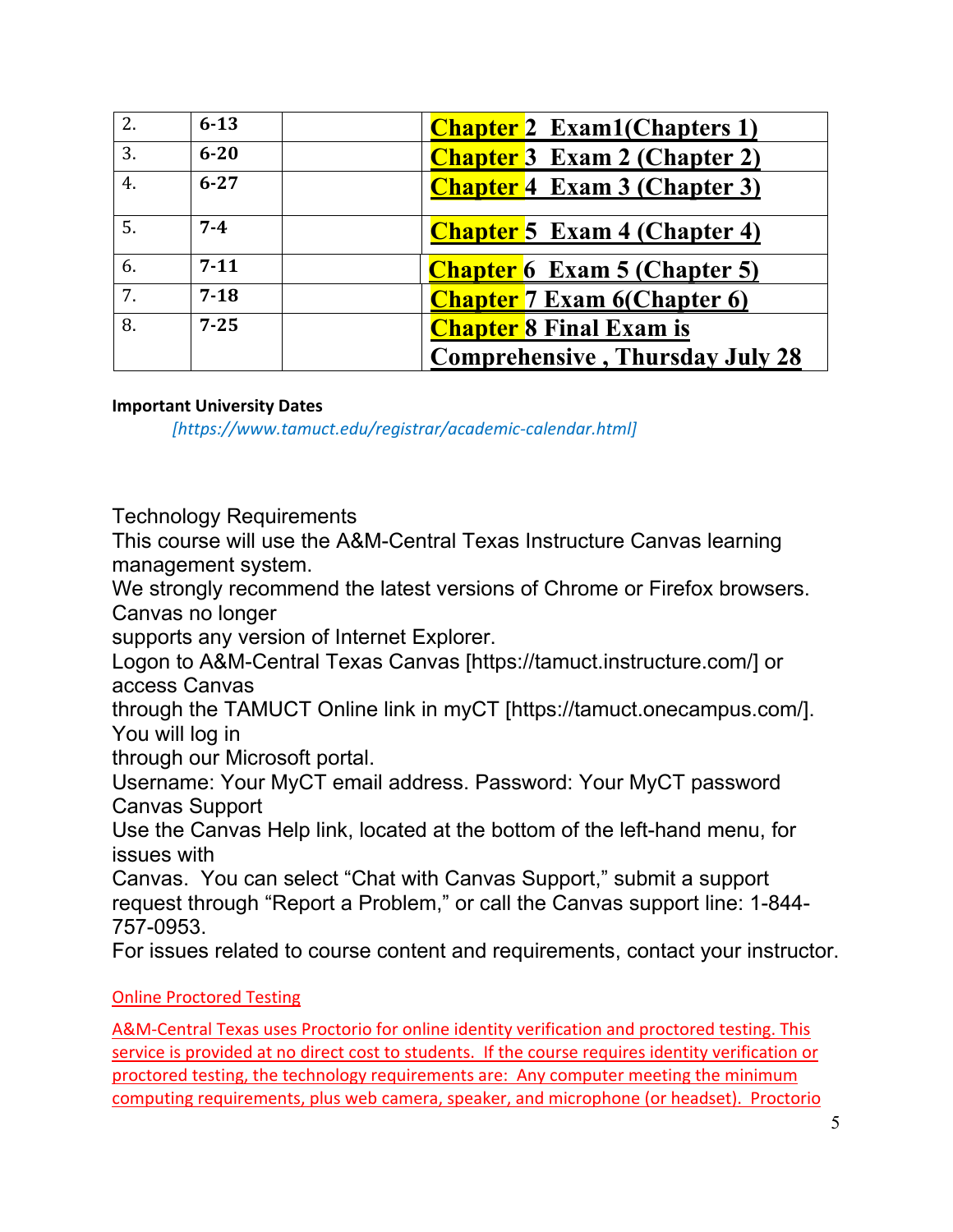also requires the Chrome web browser with their custom plug in.

Other Technology Support For log-in problems, students should contact Help Desk Central, 24 hours a day, 7 days a week Email: helpdesk@tamu.edu Phone: (254) 519-5466 Web Chat: [http://hdc.tamu.edu] Please let the support technician know you are an A&M-Central Texas student.

# **UNIVERSITY RESOURCES, PROCEDURES, AND GUIDELINES**

# **Drop Policy.**

If you discover that you need to drop this class, you must complete a [Drop Request Form](https://www.tamuct.edu/registrar/docs/Drop_Request_Form.pdf) [https://www.tamuct.edu/registrar/docs/Drop\_Request\_Form.pdf].

Professors cannot drop students; this is always the responsibility of the student. The Registrar's Office will provide a deadline on the Academic Calendar for which the form must be completed, signed and returned. Once you return the signed form to the Registrar's Office, you must go into Warrior Web and confirm that you are no longer enrolled. If you still show as enrolled, FOLLOW-UP with the Registrar's Office immediately. You are to attend class until the procedure is complete to avoid penalty for absence. Should you miss the drop deadline or fail to follow the procedure, you will receive an F in the course, which may affect your financial aid and/or VA educational benefits.

## **Academic Integrity.**

Texas A&M University -Central Texas values the integrity of the academic enterprise and strives for the highest standards of academic conduct. A&M-Central Texas expects its students, faculty, and staff to support the adherence to high standards of personal and scholarly conduct to preserve the honor and integrity of the creative community. Academic integrity is defined as a commitment to honesty, trust, fairness, respect, and responsibility. Any deviation by students from this expectation may result in a failing grade for the assignment and potentially a failing grade for the course. Academic misconduct is any act that improperly affects a true and honest evaluation of a student's academic performance and includes, but is not limited to, cheating on an examination or other academic work, plagiarism and improper citation of sources, using another student's work, collusion, and the abuse of resource materials. All academic misconduct concerns will be reported to the university's Office of Student Conduct. Ignorance of the university's standards and expectations is never an excuse to act with a lack of integrity. When in doubt on collaboration, citation, or any issue, please contact your instructor before taking a course of action.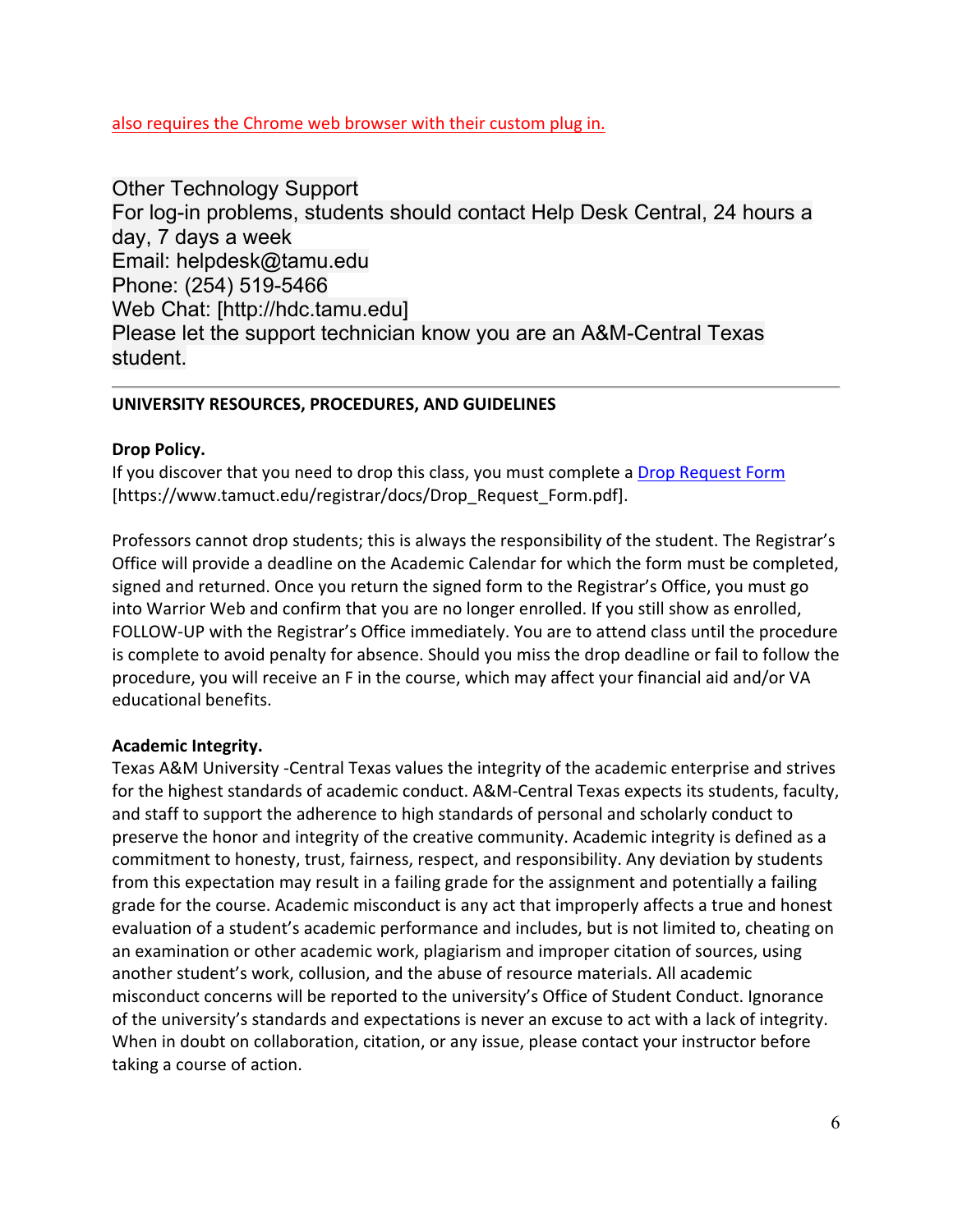# For more [information regarding the Student Conduct process,](https://tamuct.campuslabs.com/engage/organization/tamuct-student-conduct-panel)

[https://tamuct.campuslabs.com/engage/organization/tamuct-student-conduct-panel]. If you know of potential honor violations by other students, you may [submit a report,](https://cm.maxient.com/reportingform.php?TAMUCentralTexas&layout_id=0) [https://cm.maxient.com/reportingform.php?TAMUCentralTexas&layout\_id=0].

## **Academic Accommodations.**

At Texas A&M University-Central Texas, we value an inclusive learning environment where every student has an equal chance to succeed and has the right to a barrier-free education. The Office of Access and Inclusion is responsible for ensuring that students with a disability receive equal access to the university's programs, services and activities. If you believe you have a disability requiring reasonable accommodations please contact the Office of Access and Inclusion, WH-212; or call (254) 501-5836. Any information you provide is private and confidential and will be treated as such.

For more information please visit our **Access & Inclusion** Canvas page (log-in required) [https://tamuct.instructure.com/courses/717]

# **Important information for Pregnant and/or Parenting Students.**

Texas A&M University-Central Texas supports students who are pregnant and/or parenting. In accordance with requirements of Title IX and related guidance from US Department of Education's Office of Civil Rights, the Dean of Student Affairs' Office can assist students who are pregnant and/or parenting in seeking accommodations related to pregnancy and/or parenting. Students should seek out assistance as early in the pregnancy as possible. For more information, please visit the **Student Affairs** web page [https://www.tamuct.edu/studentaffairs/index.html]. Students may also contact the institution's Title IX Coordinator. If you would like to read more about these [requirements and guidelines](http://www2.ed.gov/about/offices/list/ocr/docs/pregnancy.pdf) online, please visit the website [http://www2.ed.gov/about/offices/list/ocr/docs/pregnancy.pdf].

Title IX of the Education Amendments Act of 1972 prohibits discrimination on the basis of sex and gender–including pregnancy, parenting, and all related conditions. A&M-Central Texas is able to provide flexible and individualized reasonable accommodation to pregnant and parenting students. All pregnant and parenting students should contact the Associate Dean in the Division of Student Affairs at (254) 501-5909 to seek out assistance. Students may also contact the University's Title IX Coordinator.

# **Tutoring**

Tutoring is available to all A&M-Central Texas students, both virtually and in-person. Student success coaching is available online upon request.

If you have a question, are interested in becoming a tutor, or in need of success coaching contact the Warrior Center for Student Success, Equity and Inclusion at (254) 501-5836, visit the Warrior Center at 212 Warrior Hall, or by emailing [WarriorCenter@tamuct.edu.](about:blank)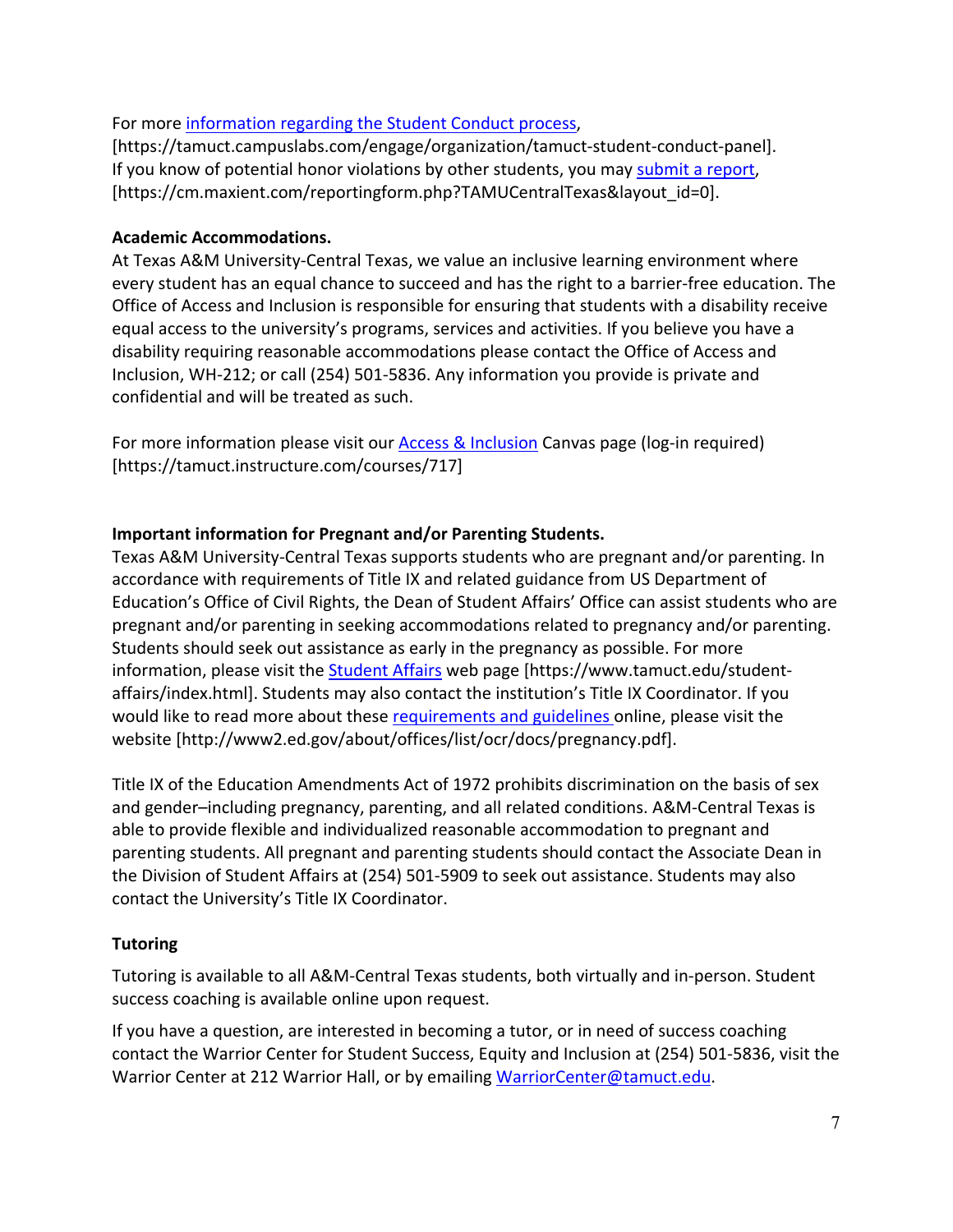To schedule tutoring sessions and view tutor availability, please visit Tutor [Matching](about:blank) [Services](about:blank) [https://tutormatchingservice.com/TAMUCT] or visit the Tutoring Center in 111 Warrior Hall.

Chat live with a remote tutor 24/7 for almost any subject from on your computer! Tutor.com is an online tutoring platform that enables A&M-Central Texas students to log in and receive online tutoring support at no additional cost. This tool provides tutoring in over 40 subject areas except writing support. Access Tutor.com through Canvas.

# **University Writing Center.**

Located in Warrior Hall 416, the University Writing Center (UWC) at Texas A&M University– Central Texas (TAMUCT) is a free workspace open to all TAMUCT students from 10:00 a.m.-4:00 p.m. Monday thru Thursday with online only hours Monday thru Thursday from 6:00-9:00 p.m.

Tutors are prepared to help writers of all levels and abilities at any stage of the writing process. While tutors will not write, edit, or grade papers, they will assist students in developing more effective composing practices. By providing a practice audience for students' ideas and writing, our tutors highlight the ways in which they read and interpret students' texts, offering guidance and support throughout the various stages of the writing process. In addition, students may work independently in the UWC by checking out a laptop that runs the Microsoft Office suite and connects to WIFI, or by consulting our resources on writing, including all of the relevant style guides. Whether you need help brainstorming ideas, organizing an essay, proofreading, understanding proper citation practices, or just want a quiet place to work, the UWC is here to help!

Students may arrange a one-on-one session with a trained and experienced writing tutor by visiting the UWC during normal operating hours (both half-hour and hour sessions are available) or by making an appointment via [WCOnline.](https://tamuct.mywconline.com/) In addition, you can email Dr. Bruce Bowles Jr. at [bruce.bowles@tamuct.edu](mailto:bruce.bowles@tamuct.edu) if you have any questions about the UWC and/or need any assistance with scheduling.

## **University Library.**

The University Library provides many services in support of research across campus and at a distance. We offer over 200 electronic databases containing approximately 250,000 eBooks and 82,000 journals, in addition to the 85,000 items in our print collection, which can be mailed to students who live more than 50 miles from campus. Research guides for each subject taught at A&M-Central Texas are available through our website to help students navigate these resources. On campus, the library offers technology including cameras, laptops, microphones, webcams, and digital sound recorders.

Research assistance from a librarian is also available 24 hours a day through our online chat service, and at the reference desk when the library is open. Research sessions can be scheduled for more comprehensive assistance, and may take place on Skype or in-person at the library. Assistance may cover many topics, including how to find articles in peer-reviewed journals, how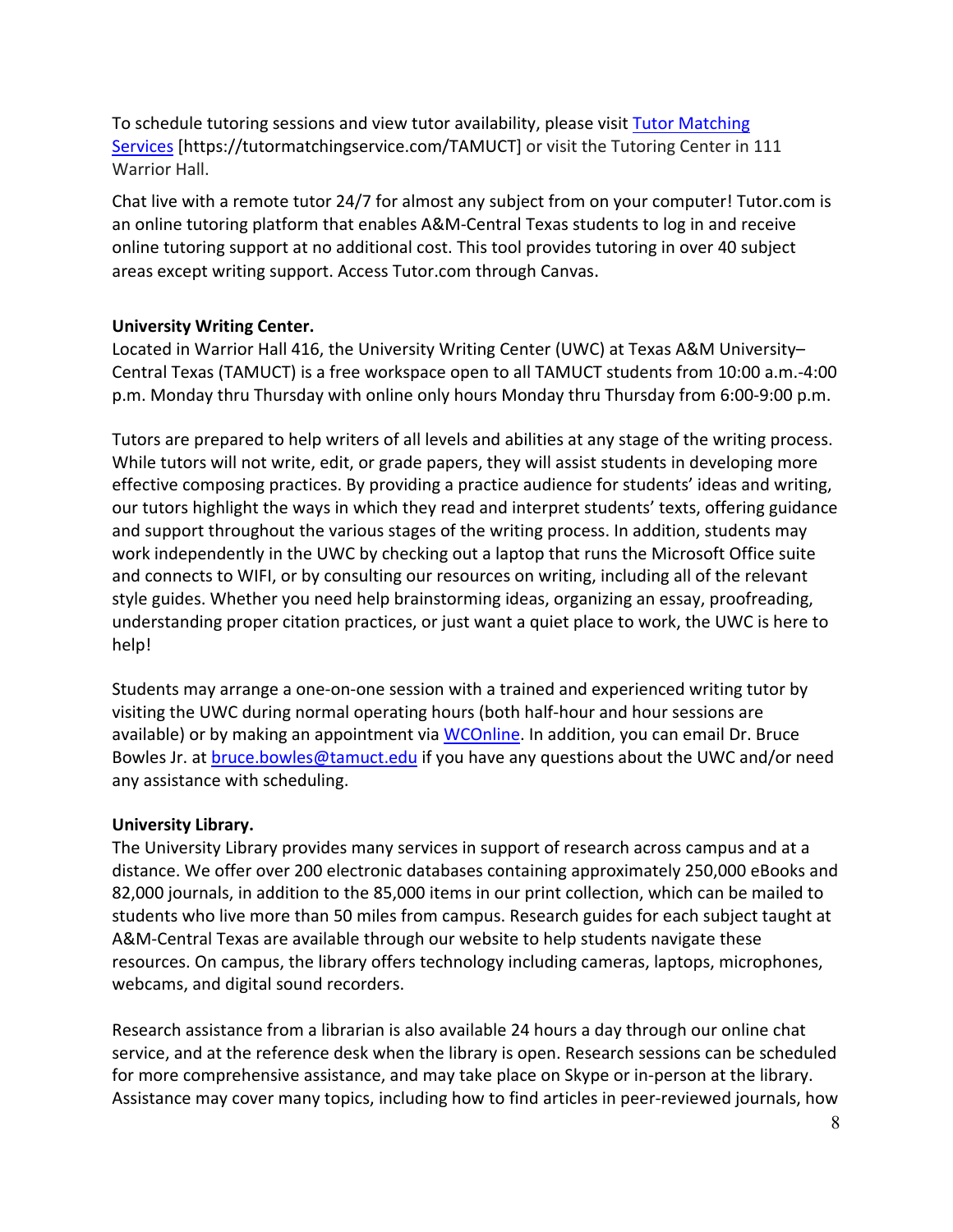to cite resources, and how to piece together research for written assignments.

Our 27,000-square-foot facility on the A&M-Central Texas main campus includes student lounges, private study rooms, group work spaces, computer labs, family areas suitable for all ages, and many other features. Services such as interlibrary loan, TexShare, binding, and laminating are available. The library frequently offers workshops, tours, readings, and other events. For more information, please visit our [Library website](https://tamuct.libguides.com/index) [http://tamuct.libguides.com/index].

**For Fall 2020, all reference service will be conducted virtually. Please go to our [Library](https://tamuct.libguides.com/index) [website](https://tamuct.libguides.com/index) [http://tamuct.libguides.com/index] to access our virtual reference help and our current hours.**

# **OPTIONAL POLICY STATEMENTS:**

# **A Note about Sexual Violence at A&M-Central Texas**

Sexual violence is a serious safety, social justice, and public health issue. The university offers support for anyone struggling with these issues. University faculty are mandated reporters, so if someone discloses that they were sexually assaulted (or a victim of Domestic/Dating Violence or Stalking) while a student at TAMUCT, faculty members are required to inform the Title IX Office. If you want to discuss any of these issues confidentially, you can do so through Student Counseling (254-501-5955) located on the second floor of Warrior Hall (207L).

Sexual violence can occur on our campus because predators often feel emboldened, and victims often feel silenced or shamed. It is incumbent on ALL of us to find ways to actively create environments that tell predators we don't agree with their behaviors and tell survivors we will support them. Your actions matter. Don't be a bystander; be an agent of change. For additional information on campus policy and resources visit the [Title IX webpage](https://www.tamuct.edu/departments/compliance/titleix.php) [https://www.tamuct.edu/departments/compliance/titleix.php].

## **Behavioral Intervention**

Texas A&M University-Central Texas cares about the safety, health, and well-being of its students, faculty, staff, and community. If you are aware of individuals for whom you have a concern, who are exhibiting behaviors that pose a threat to safety, or individuals causing a significant disruption to our community, please make a referral to the Behavioral Intervention Team. You can complete the [referral](https://cm.maxient.com/reportingform.php?TAMUCentralTexas&layout_id=2) online

[https://cm.maxient.com/reportingform.php?TAMUCentralTexas&layout\_id=2].

Anonymous referrals are accepted. Please see the [Behavioral Intervention Team](https://www.tamuct.edu/student-affairs/bat.html) website for more information [https://www.tamuct.edu/student-affairs/bat.html]. If a person's behavior poses an imminent threat to you or another, contact 911 or A&M-Central Texas University